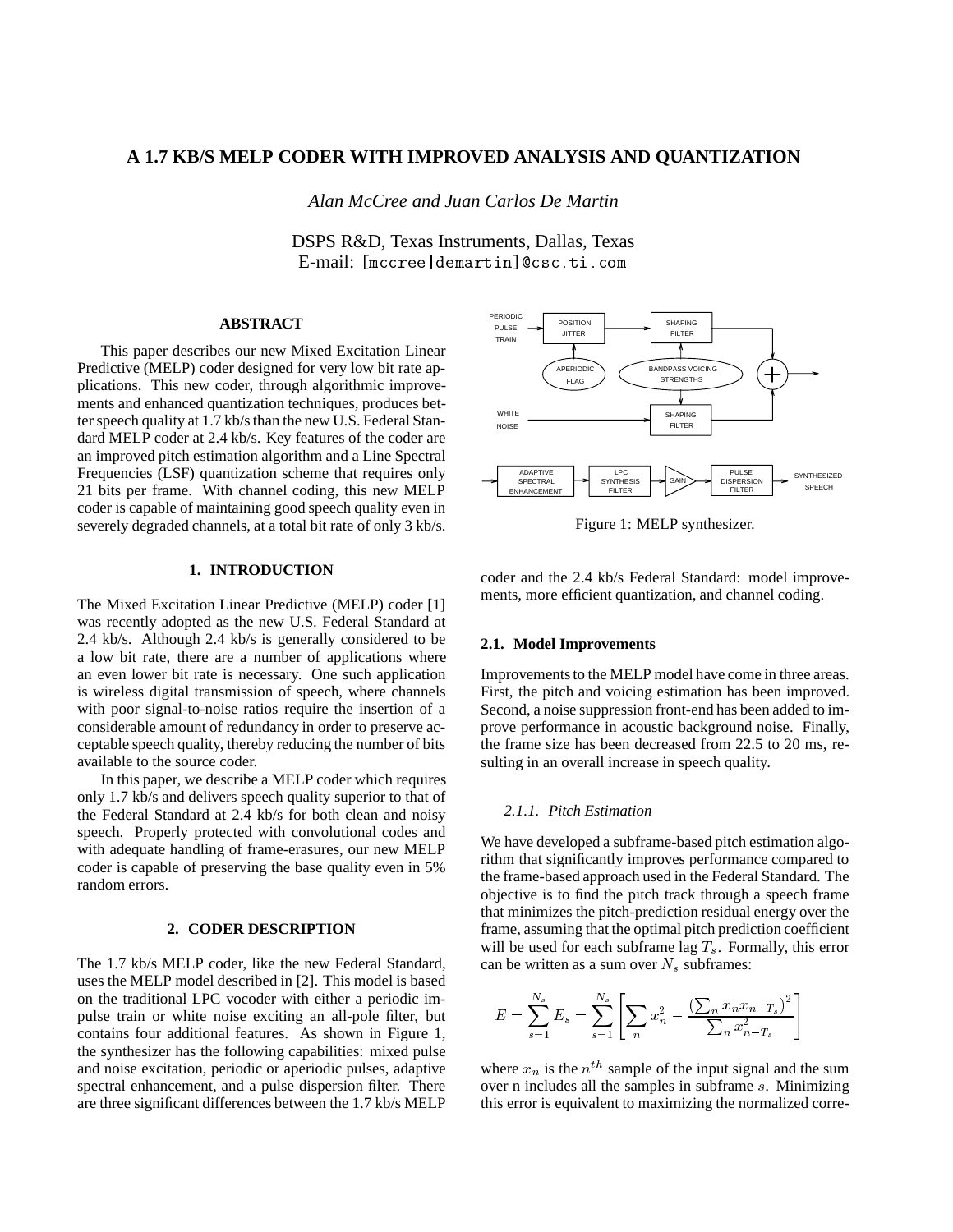

Figure 2: Switched-predictive LSF quantizer block diagram.

lation coefficient  $\rho$  given by

$$
\rho^2 = \frac{\sum_{s=1}^{N_s} \frac{\left(\sum_{n} x_n x_{n-T_s}\right)^2}{\sum_{s=1}^{N_s} \sum_{n} x_{n-T_s}^2}}{\sum_{s=1}^{N_s} \sum_{n} x_n^2} = \frac{\sum_{s=1}^{N_s} P_s \rho_s^2}{\sum_{s=1}^{N_s} P_s}
$$

where  $P_s = \sum_n x_n^2$  and  $\rho_s$  is the traditional normalized correlation coefficient within the subframe s. We now force a pitch track by imposing the constraint that each subframe pitch lag must be within a certain range of an overall pitch value  $T$ :

$$
\rho_s(T) = \max_{T_s = T - \Delta}^{T + \Delta} \frac{\sum_n x_n x_{n-T_s}}{\sqrt{\sum_n x_n^2 \sum_n x_{n-T_s}^2}}
$$

where  $\Delta$  is the amount of pitch variation allowed across subframes within a frame. Note that without the pitch tracking constraint, the overall prediction error is minimized by finding the optimal lag for each subframe independently. Also, this method differs from the autocorrelation-based approach presented in [3] in that it incorporates the energy variations from one subframe to the next.

We use this subframe-based algorithm for both pitch and voicing estimation. For pitch estimation, we vary T over the entire pitch range and find the highest normalized correlation  $\rho$  of the lowpass filtered speech signal, with additional pitch doubling logic. For bandpass voicing analysis, we apply the algorithm to estimate the correlation strength at the pitch lag for each frequency band of the input speech. Experimentally, we find that this subframe-based pitch and voicing analysis performs better than the frame-based approach of the Federal Standard, particularly for speech transitions and regions of erratic pitch such as vocal fry.

### *2.1.2. Noise Suppression*

Our Smoothed Spectral Subtraction (SSS) noise suppression method is based on traditional spectral subtraction, where an estimate of the noise power spectrum is subtracted from the spectrum of the noisy speech, but involves three separate improvements [4]. First, a clamp is applied to the noise suppression filter  $H(w)$  so that it cannot go below a minimum value of -10 dB. This prevents the noise suppression filter from fluctuating around very small gain values,

and also reduces potential speech signal distortion. Second, the noise power spectrum estimate is artificially increased by a small margin (5 dB) so that small errors in noisy signal spectral estimates do not lead to fluctuating attenuations. Third, instead of using the FFT-derived estimates of the noisy speech and noise spectra directly in the attenuation rule, we use smoothed versions of the power spectra. We use a moving average smoothing in frequency; a smoothing window size of 32 (for an FFT size of 256) was found to work well. This smoothing reduces the variance of the spectral estimates, which prevents musical noises from occurring. As a combined result of these three improvements, the SSS algorithm is able to attenuate the acoustic background noise by 10 dB without introducing any musical noise artifacts.

### **2.2. Quantization**

The major bit rate reduction in the new MELP coder comes from the new LSF quantization scheme, which lowers the number of bits needed to represent the LPC filter from 25 to 21 bits, at no extra cost in terms of storage or complexity. More efficient quantization of pitch, voicing, and gain saves an additional three bits per frame. In order to reduce the overall data rate, the Fourier series magnitudes transmitted in the Federal Standard coder are eliminated, saving eight bits per frame.

# *2.2.1. LSF Quantization*

We have designed a 21-bit switched predictive quantization scheme with better performance than the 25-bit quantizer used in the Federal Standard. Most of this efficiency improvement is due to the use of predictive quantization, but there is additional performance gain from using a theoretically optimal LSF weighting function.

We use a switched-predictive multi-stage vector quantization (MSVQ) of the LSF's, as shown in Figure 2. For each speech frame, both predictor/codebook pairs are tried, and the one that provides the best quantization performance is selected for transmission along with one bit to represent the switch information. We have a found a significant advantage to using two different codebooks rather than sharing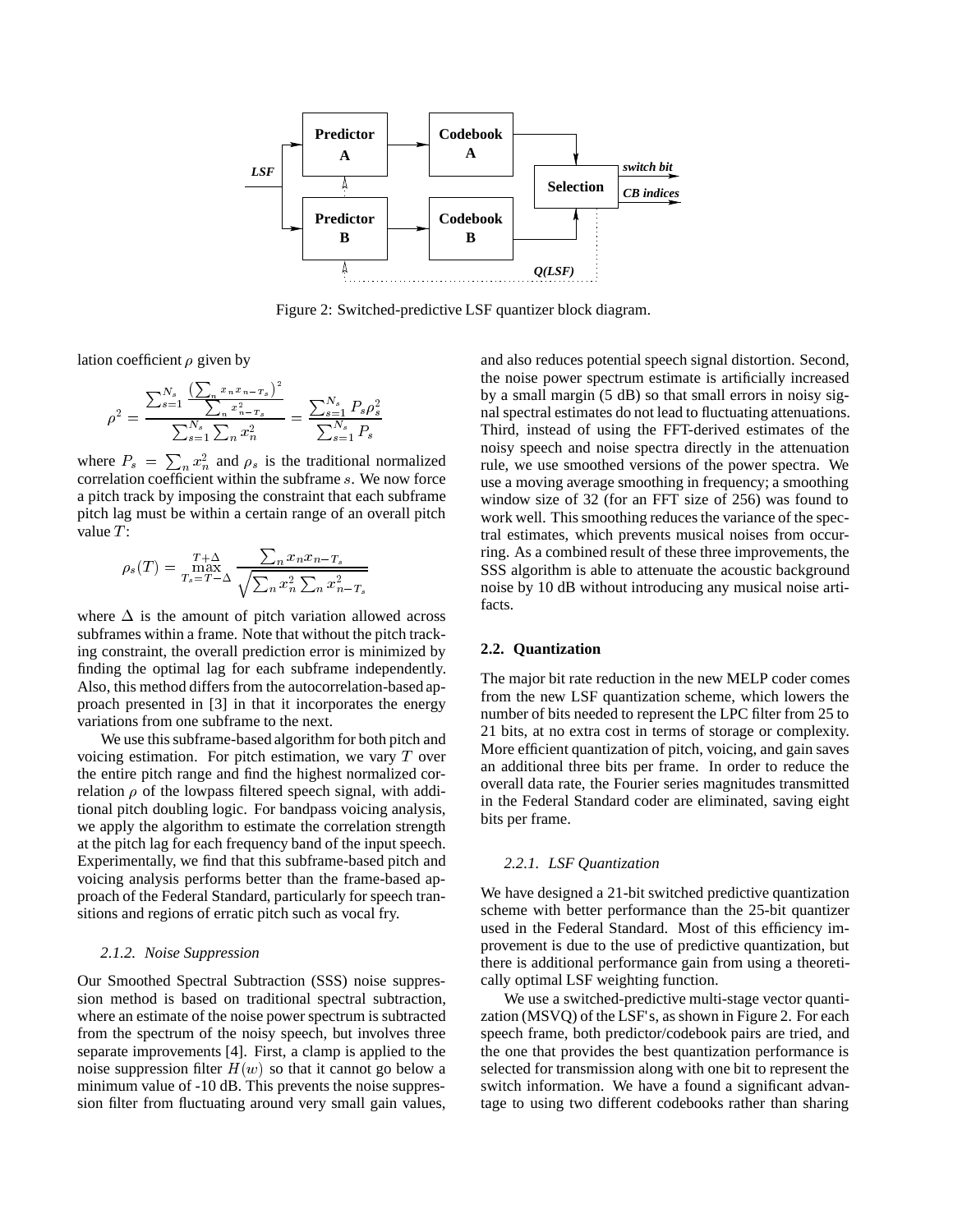a single codebook [5], without any increase in complexity compared to the non-predictive case. The use of separate codebooks allows each to be separately optimized, as in safety-net VQ [6], while still utilizing prediction for both. Since both of the two 4-stage, 20-bit MSVQ codebooks are less than half the size of the 25-bit non-predictive version, both the storage and search complexity are actually reduced in the new scheme, and we can increase the search depth of our M-best MSVQ search from  $M = 8$  to  $M = 12$  for equivalent complexity.

For training, we use an extension of the iterative sequential MSVQ training procedure [7], in which we alternate between training the predictor coefficients given the codebook and training the codebook given the predictor coefficients. The closed-loop switching mechanism is also included in the training procedure. This implements a full closed-loop optimization for both the predictor coefficients and the codebook.

In addition to switched prediction, we also use a new LSF weighting function to approximate the frequencyweighted spectral distortion ( $SD_{fw}$ ) defined by [1]

$$
SD_{fw}(A_q(z), A(z)) = \sqrt{\frac{1}{W_0} \int_{f=0}^{4000} |W_B(f)|^2 10 \log_{10} \frac{|A_q(f)|^2}{|A(f)|^2} df}
$$

where  $A_q(z)$  and  $A(z)$  represent the quantized and unquantized LPC filters,  $W_0$  is a normalization constant, and the Bark weighting  $W_B(f)$  is defined by

$$
W_B(f) = \frac{1}{25 + 75(1 + 1.4(\frac{f}{1000})^2)^{0.69}}
$$

We have previously found this perceptual weighting function based on the Bark scale to better predict listener preference in the MELP coder, and we now present an LSF weighting function which optimizes this form of SD.

At high rates, the optimal LSF weighting to minimize unweighted SD is the sensitivity matrix of the LSF's [8]:

$$
\left. \frac{\partial^2 SD(a(\omega), a(\bar{\omega}))}{\partial \omega_k \partial \omega_l} \right|_{\omega = \bar{\omega}} = 4\beta j_{\omega_k}^T R_A j_{\omega_l}
$$

where  $j_{\omega_k}$  is the kth column of the Jacobian matrix for the LSF's,  $R_A$  is the autocorrelation matrix of the impulse response of the LPC synthesis filter, and  $\beta$  is a scale factor. Using the principles of linear filtering, it is straightforward to show that the optimal LSF weighting for a perceptually-weighted form of SD can be computed by replacing the matrix  $R_A$  with  $R_A$ , the autocorrelation matrix of the perceptually-weighted impulse response of the LPC filter. In practice, we use an 8th order all-pole model approximation to the Bark weighting function  $W_B(f)$ . We find experimentally that this optimal weighting function results in a consistent but modest improvement in  $SD_{fw}$  over the empirical weighting described in [9], and an improvement of more than 0.05 dB compared to the power-weighted LSF distance [10] used in the Federal Standard.

| Quantizer       | $SD_{fw}$ | >2dB      |
|-----------------|-----------|-----------|
|                 | (dB)      | (percent) |
| $25$ -bit       | 1.06      |           |
| 21-bit switched | በ 97      | 0.81      |

Table 1: LSF quantizer performance for flat input speech.

| Parameters                | $2.4 \text{ kb/s}$ | $1.7$ kb/s |
|---------------------------|--------------------|------------|
| LSF's                     | 25                 | 21         |
| Fourier magnitudes        |                    |            |
| Gain                      | 8                  | 5          |
| Pitch and overall voicing |                    | 6          |
| <b>Bandpass voicing</b>   |                    | 2          |
| Aperiodic flag            |                    |            |
| Sync bit                  |                    |            |
| Total bits / frame        |                    |            |

Table 2: Bit allocations for 2.4 kb/s Federal Standard and 1.7 kb/s MELP coder. The frame sizes of the two coders are 22.5 ms and 20 ms, respectively.

The weighted spectral distortion for the Federal Standard quantization and the switched-predictive version is shown in Table 1. The test set is flat input speech that was not included in the training set. The 21-bit switchedpredictive quantizer is clearly superior to the 25-bit nonpredictive version, both in terms of average distortion and number of outliers. We have also observed that for severely filtered speech, which is not well represented in the training set, the switched-predictive scheme outperforms the nonpredictive version. This suggests that the use of prediction reduces the sensitivity of the quantizer to mismatches between training and test sets due to filtering of the speech material.

#### *2.2.2. Quantization of Remaining Parameters*

Table 2 shows the bit allocation for the 1.7 kb/s MELP coder as compared to the 2.4 kb/s Federal Standard. In addition to the savings of four bits in LSF quantization and eight bits by not transmitting Fourier series magnitudes, there is an additional savings of eight bits from the remaining parameters. First, the gain is only transmitted once per frame rather than twice as in the Federal Standard, since the frame size is now shorter. Also, we have found that 6 bits are sufficient to quantize the pitch and overall voicing when Fourier magnitudes are not used. In addition, the number of bits required for bandpass voicing information is reduced to two by selecting from a catalog of four possible partial voicing patterns. The aperiodic flag is replaced by a functionally equivalent pitch contour perturbation technique, which does not require explicit transmission. In this approach, the encoder introduces pitch jitter by ensuring that the pitch contour changes rapidly for frames that are classified as aperiodic.